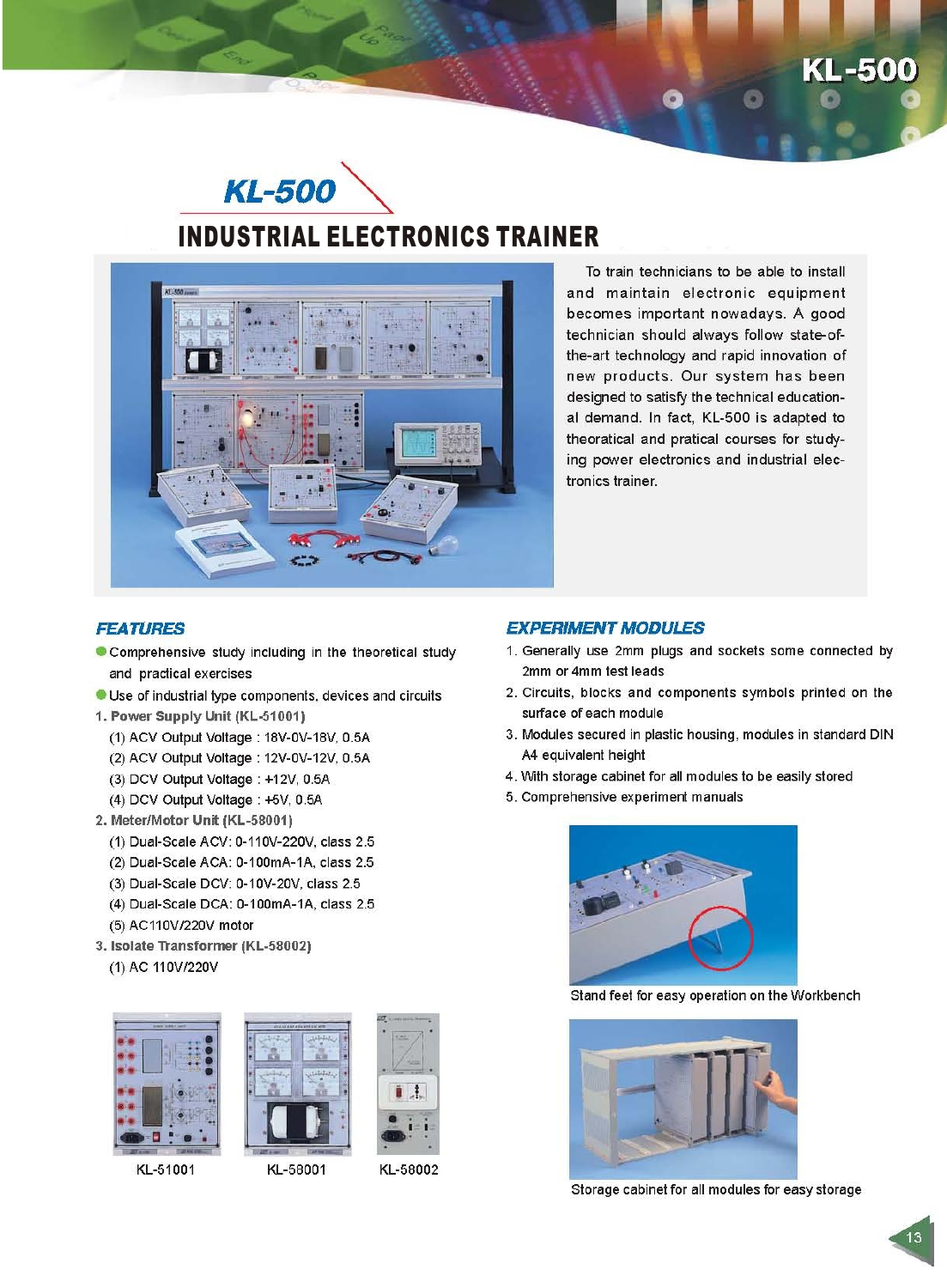

## **LIST OF MODULES**

| KL-53001 | <b>UJT Experiments</b>                          |
|----------|-------------------------------------------------|
| KL-53002 | <b>PUT Experiments</b>                          |
| KL-53003 | <b>PUT &amp; SCR Experiments</b>                |
| KL-53004 | <b>SCS Experiments</b>                          |
| KL-53005 | UJT & PUT Trigger SCR Experiments               |
| KL-53006 | SCR Control DC Motor & DIAC, TRIAC              |
|          | <b>Characteristic Experiments</b>               |
| KL-53007 | Automatic Control Lamp & TRIAC                  |
|          | <b>Control Speed Experiments</b>                |
| KL-53008 | Temperature Ratio & Photo-Couple                |
|          | & Touch Control Experiments                     |
| KL-53009 | Over/Under-Voltage Breaker & Flasher            |
|          | <b>Control Experiments</b>                      |
| KL-53010 | <b>TRIAC Liquid Level &amp; IC Timer Switch</b> |
|          | Experiments                                     |
| KL-53011 | Digital Signal Driver & Zero-Voltage            |
|          | <b>Switch Experiments</b>                       |
| KL-53012 | Zero-Voltage Switch Experiments                 |
| KL-53013 | <b>SCR Converter Experiment</b>                 |
| KL-53014 | <b>SCR Rectifier Circuit Experiment</b>         |
| KL-53015 | JFET/MOSFET Characteristic & MOSFET Speed       |
|          | <b>Control Experiment</b>                       |
| KL-53016 | IGBT Characteristic & IGBT Speed Control        |
|          | Experiment                                      |

## **LIST OF EXPERIMENTS**

- **1. Power Supply Unit Experiment**
	- (1) AC Voltage measurement
	- (2) DC Voltage measurement

#### **2. UJT Experiments (KL-53001)**

- **UJT Characteristic & Equivalent Circuit**
- (1) UJT Introduction
- (2) UJT Characteristic
- (3) UJT Equivalent Circuit
- (4) CDS Trigger, RTH Trigger
- **UJT Oscillator Circuit & Timer Switch**
- (1) UJT Relaxation Oscillator
- (2) UJT Timer Switch

## **3. PUT Experiments (KL-53002)**

- **PUT Characteristic & Equivalent Circuit**
- (1) PUT Introduction
- (2) PUT Characteristic
- (3) PUT Equivalent Circuit
- (4) CDS Trigger
- (5) RTH Trigger
- **PUT Oscillator Circuit & Timer Switch**
- (1) PUT Circuit Oscillator
- (2) PUT Timer Switch

### **4. PUT & SCR Experiments (KL-53003)**

- **PUT Staircase Generator & Voltage Control Ramp Circuit**
- (1) PUT Staircase Generator Circuit
- (2) PUT Voltage Control Ramp Circuit
- **SCR Characteristic & RC Shift Control Circuit**
- (1) SCR Principle
- (2) SCR Characteristic Curve
- (3) SCR Construction
- (4) SCR Trigger Mode
- (5) SCR RC Phase Control Circuit















KL-53009 KL-53010 KL-53011 KL-53012 KL-53013

KL-53014 KL-53015 KL-53016

14